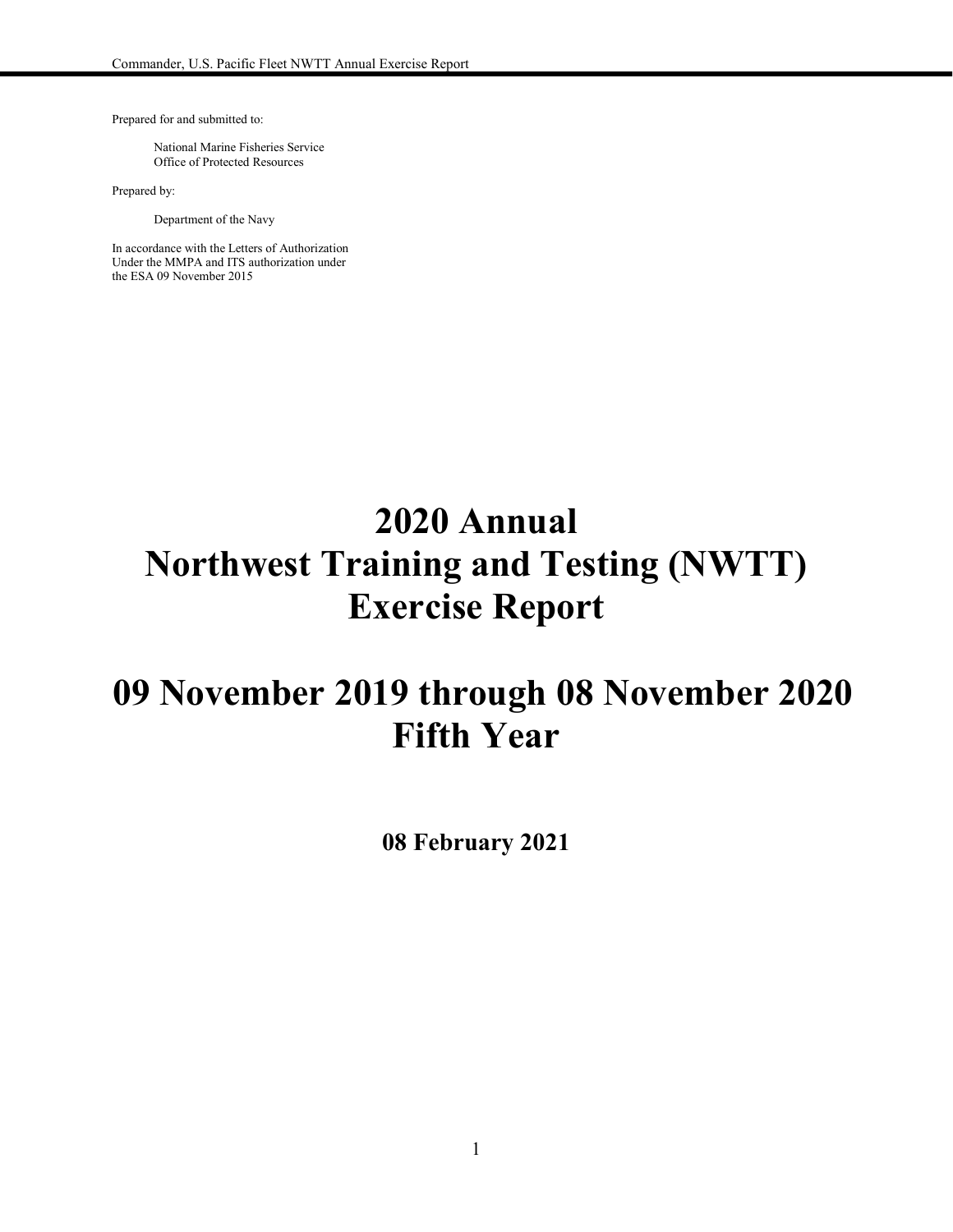# **TABLE OF CONTENTS**

#### NORTHWEST TRAINING AND TESTING STUDY AREA

| (1) NWTT – Description of the Level of Training Conducted in the NWTT Study Area During the                                                                                                                                                                                                                                                                                          |  |
|--------------------------------------------------------------------------------------------------------------------------------------------------------------------------------------------------------------------------------------------------------------------------------------------------------------------------------------------------------------------------------------|--|
| (i) Total annual usage of each bin of sonar or other non-impulsive sources<br>(ii) Total annual expended/detonated rounds (missiles, bombs, etc.)<br>(iii) Comparison of all years of the authorization                                                                                                                                                                              |  |
|                                                                                                                                                                                                                                                                                                                                                                                      |  |
| (4) NWTT – Special Reporting Areas for Hull-mounted Mid-Frequency and High-Frequency Active<br>(i) Annual amount of MF and HF sonar use in the Olympic Coast National Marine Sanctuary<br>(ii) Amount of MF/HF sonar use (May-Nov) in the Humpback Whale Northern Washington Feeding Area<br>(iii) Amount of MF/HF sonar use (May-Nov) in the Stonewall and Heceta Bank Feeding Area |  |
| (iv) Amount of MF/HF sonar use (Mar-May) in the Gray Whale Northern Puget Sound Feeding Area                                                                                                                                                                                                                                                                                         |  |
|                                                                                                                                                                                                                                                                                                                                                                                      |  |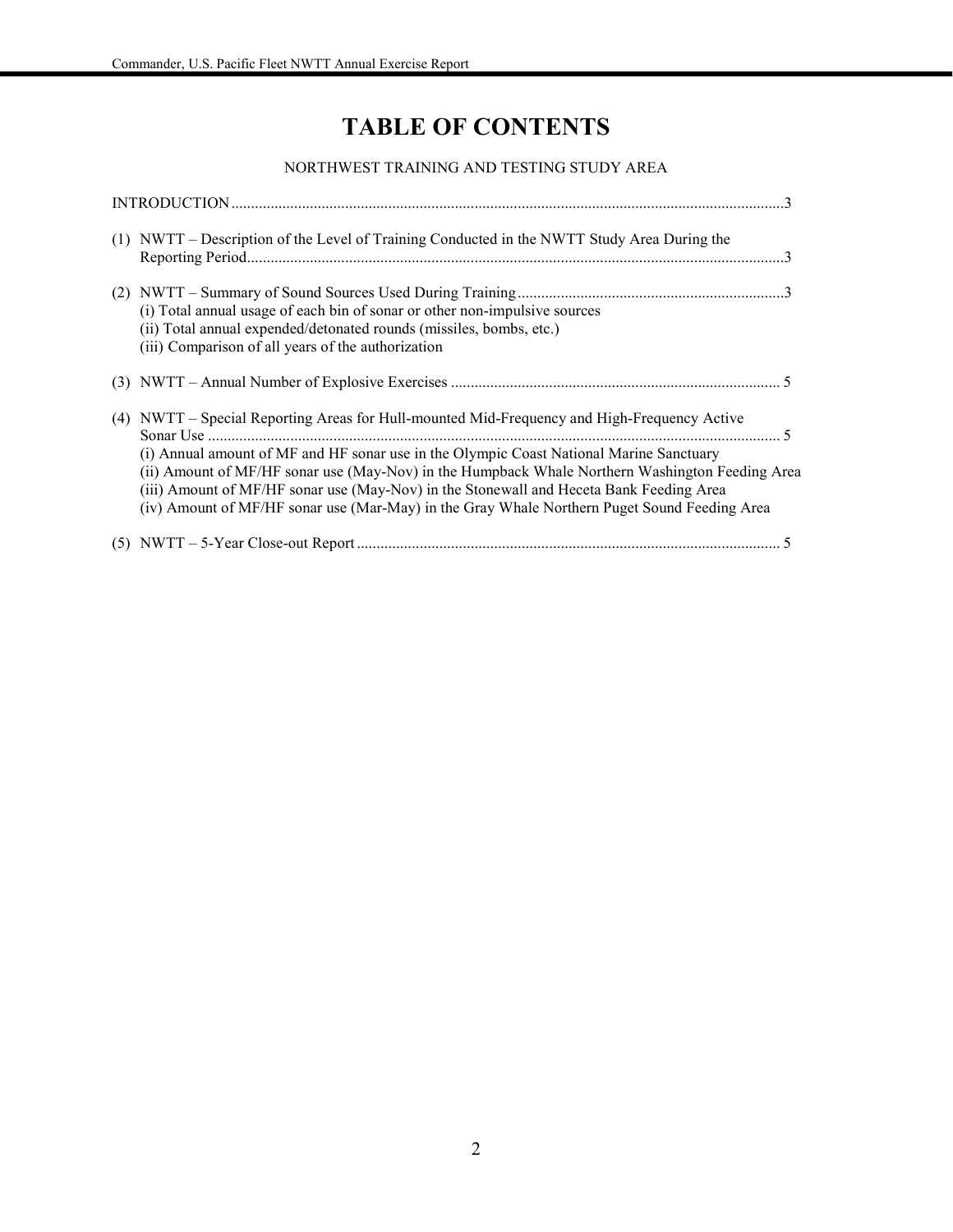# **NORTHWEST TRAINING AND TESTING STUDY AREA ANNUAL UNCLASSIFIED EXERCISE REPORT**

# **INTRODUCTION**

The U.S. Navy prepared this unclassified version of the Annual Report covering the period from 09 November 2019 through 08 November 2020 in compliance with the National Marine Fisheries Service (NMFS) Final Rule under the Marine Mammal Protection Act (MMPA) for the Northwest Training and Testing (NWTT) Study Area. A classified version of this report is also submitted to NMFS.

In the NWTT Study Area Letter of Authorization, requirements for "Monitoring and Reporting" are specified in paragraph 7.(e). The information in this Annual Report represents the best practical data collection for this period. The 5-Year Close-out Report contains final totals of authorized usage for the entire five-year period of the authorization. Only unclassified information is present within this report.

## **(1) NWTT – Description of the Level of Training Conducted in the NWTT Study Area During the Reporting Period**

The level of training within the NWTT Study Area continues to be low. Use of all authorized sound sources was well within the amounts described and analyzed in the NWTT EIS/OEIS and the NWTT Letter of Authorization.

## **(2) NWTT – Summary of Sound Sources Used During Training**

#### **(i) Total annual usage of each bin of sonar or other non-impulsive sources**

This section summarizes total annual usage of each type of sound source used within the NWTT Study Area for training.

| (2)(i) Authorized training sound sources<br>50 CFR § 218.140 | <b>Authorized Amount</b><br>$(09$ Nov 19 - 08 Nov 20) | <b>Actual Usage</b><br>$(09$ Nov 19 - 08 Nov 20) | % Used of<br><b>Authorized Amount</b> |
|--------------------------------------------------------------|-------------------------------------------------------|--------------------------------------------------|---------------------------------------|
| MF1                                                          | 166 hours                                             | $\ast$                                           | *                                     |
| MF3                                                          | 70 hours                                              | $\ast$                                           | *                                     |
| MF4                                                          | 4 hours                                               | $\ast$                                           | $\ast$                                |
| MF <sub>5</sub>                                              | 896 items                                             | $\ast$                                           | $\ast$                                |
| MF11                                                         | 16 hours                                              | $\ast$                                           | *                                     |
| HF1                                                          | 48 hours                                              | $\star$                                          | $\ast$                                |
| HF4                                                          | 384 hours                                             | $\star$                                          | *                                     |
| HF <sub>6</sub>                                              | 192 hours                                             | $\star$                                          | $*$                                   |
| ASW <sub>2</sub>                                             | 720 items                                             | $\star$                                          | $\ast$                                |
| ASW3                                                         | 78 hours                                              | $\ast$                                           | *                                     |

|  |  | Table 2-1. Training active acoustic sound source usage within the NWTT Study Area by source bin. |  |  |  |  |
|--|--|--------------------------------------------------------------------------------------------------|--|--|--|--|
|--|--|--------------------------------------------------------------------------------------------------|--|--|--|--|

\*Information presented in the classified version of this report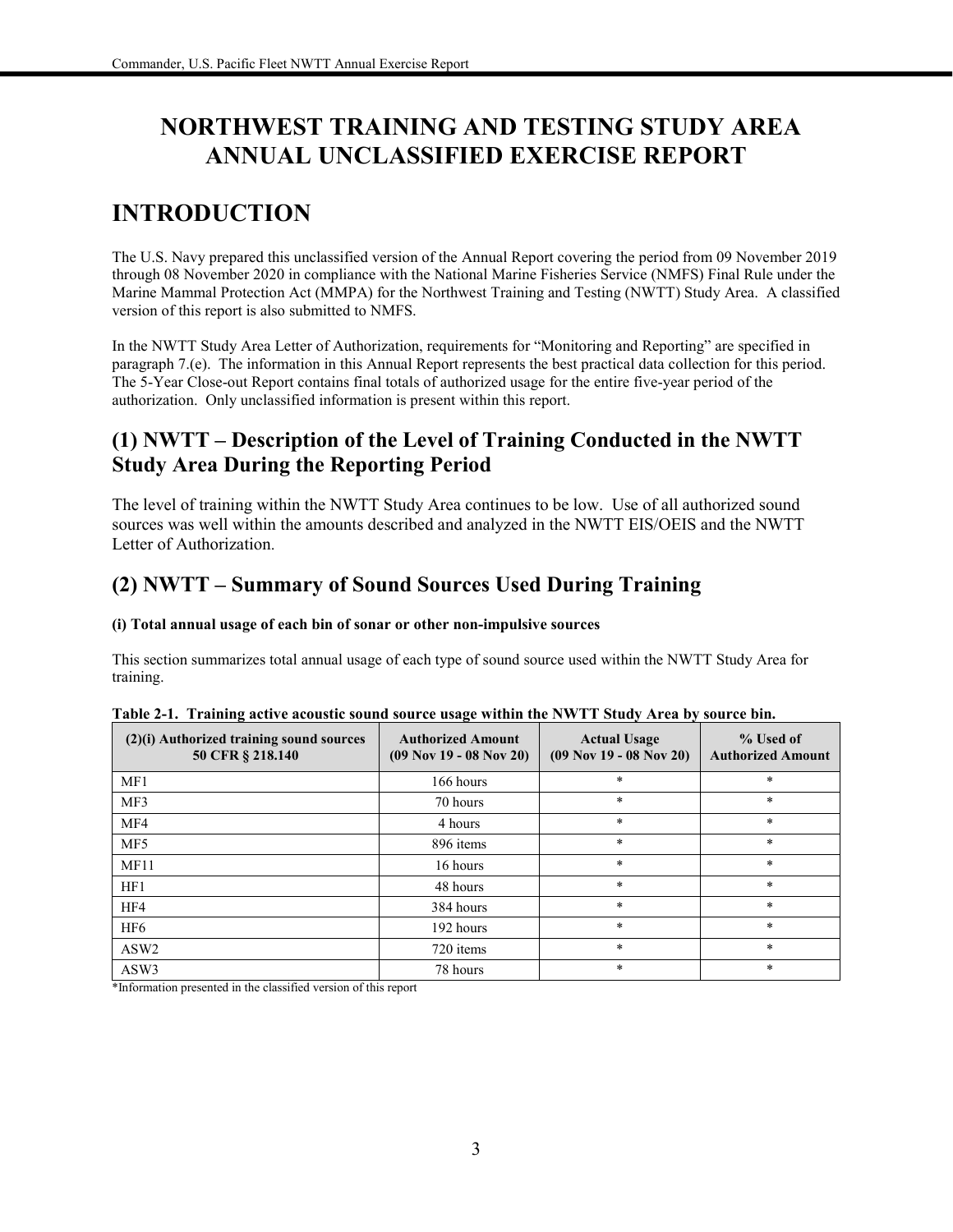#### **(ii) Total annual expended/detonated rounds (missiles, bombs, etc.)**

|                | (2)(ii) Authorized training sound sources<br>50 CFR § 218.140 | <b>Authorized Amount</b><br>$(09$ Nov 19-<br><b>08 Nov 20)</b> | <b>Actual Usage</b><br>$(09$ Nov 19-<br>08 Nov 20) | % Used of<br><b>Authorized</b><br>Amount |
|----------------|---------------------------------------------------------------|----------------------------------------------------------------|----------------------------------------------------|------------------------------------------|
| E1             | $0.1$ lb to $0.25$ lb NEW                                     | 48 detonations                                                 | 0 detonations                                      | $0\%$                                    |
| E <sub>3</sub> | $>0.5$ lb to 2.5 lb NEW                                       | 6 detonations                                                  | 0 detonations                                      | $0\%$                                    |
| E <sub>5</sub> | $>5$ lb to 10 lb NEW                                          | 80 detonations                                                 | 4 detonations                                      | $5\%$                                    |
| E10            | $>250$ lb to 500 lb NEW                                       | 4 detonations                                                  | 0 detonations                                      | $0\%$                                    |
| E12            | $>650$ lb to 1,000 lb NEW                                     | 10 detonations                                                 | 0 detonations                                      | $0\%$                                    |

#### **Table 2-2. Training explosive sound source usage within the NWTT Study Area by source bin.**

#### **(iii) Comparison of all years of the authorization**

**Table 2-3. 5-year cumulative training active acoustic sound source usage within the NWTT Study Area by source bin.**

| Active Acoustic Sources Used During Annual Training |                                                                  |                                                           |                                                           |                                                                  |                                                                         |                                                                       |                                                                      |                                                    |
|-----------------------------------------------------|------------------------------------------------------------------|-----------------------------------------------------------|-----------------------------------------------------------|------------------------------------------------------------------|-------------------------------------------------------------------------|-----------------------------------------------------------------------|----------------------------------------------------------------------|----------------------------------------------------|
| <b>Sound</b><br><b>Source Bin</b>                   | Year 1<br>Actual<br>Usage<br>$(09$ Nov 15 -<br><b>08 Nov 16)</b> | Year 2<br>Actual<br>Usage<br>$(09$ Nov 16 -<br>08 Nov 17) | Year 3<br>Actual<br>Usage<br>$(09$ Nov 17 -<br>08 Nov 18) | Year 4<br>Actual<br>Usage<br>$(09$ Nov 18 -<br><b>08 Nov 19)</b> | <b>Year 5</b><br>Actual<br><b>Usage</b><br>$(09$ Nov 19 -<br>08 Nov 20) | 5-Year<br><b>Authorized</b><br>Amount<br>$(09$ Nov 15 -<br>08 Nov 20) | 5-Year<br><b>Cumulative</b><br>Usage<br>$(09$ Nov 15 -<br>08 Nov 20) | % Used<br>of 5-Year<br><b>Authorized</b><br>Amount |
| MF1                                                 | $\star$                                                          | $*$                                                       | $\ast$                                                    | $\ast$                                                           | $*$                                                                     | 830 hours                                                             | $\ast$                                                               | $\ast$                                             |
| MF3                                                 | $\ast$                                                           | $*$                                                       | $\ast$                                                    | $*$                                                              | $*$                                                                     | 350 hours                                                             | $\ast$                                                               | $\ast$                                             |
| MF4                                                 | $\ast$                                                           | $*$                                                       | $\ast$                                                    | $*$                                                              | $*$                                                                     | 20 hours                                                              | $\ast$                                                               | $\ast$                                             |
| MF5                                                 | $\ast$                                                           | $*$                                                       | $\ast$                                                    | $*$                                                              | $*$                                                                     | $4,480$ items                                                         | $\ast$                                                               | $\ast$                                             |
| MF11                                                | $\ast$                                                           | $*$                                                       | $\ast$                                                    | $*$                                                              | $\star$                                                                 | 80 hours                                                              | $\ast$                                                               | $\ast$                                             |
| HF1                                                 | $\ast$                                                           | $*$                                                       | $\ast$                                                    | $*$                                                              | $*$                                                                     | 240 hours                                                             | $\ast$                                                               | $\ast$                                             |
| HF4                                                 | $\ast$                                                           | $*$                                                       | $\ast$                                                    | $*$                                                              | $*$                                                                     | $1,920$ hours                                                         | $\ast$                                                               | $\ast$                                             |
| HF <sub>6</sub>                                     | $\ast$                                                           | $*$                                                       | $\ast$                                                    | $*$                                                              | $*$                                                                     | 960 hours                                                             | $\ast$                                                               | $\ast$                                             |
| ASW <sub>2</sub>                                    | $\ast$                                                           | $*$                                                       | $\ast$                                                    | $\ast$                                                           | $*$                                                                     | $3,600$ items                                                         | $\ast$                                                               | $\ast$                                             |
| ASW3                                                | $\ast$                                                           | $*$                                                       | $\ast$                                                    | $*$                                                              | $*$                                                                     | 390 hours                                                             | $\ast$                                                               | $\ast$                                             |

\*Information presented in the classified version of this report

#### **Table 2-4. 5-year cumulative training explosive sound source usage within the NWTT Study Area by source bin.**

| Explosive Sources Used During Annual Training |                                                                 |                                                                  |                                                                         |                                                                  |                                                           |                                                                         |                                                                               |                                                    |
|-----------------------------------------------|-----------------------------------------------------------------|------------------------------------------------------------------|-------------------------------------------------------------------------|------------------------------------------------------------------|-----------------------------------------------------------|-------------------------------------------------------------------------|-------------------------------------------------------------------------------|----------------------------------------------------|
| Sound<br><b>Source Bin</b>                    | Year 1<br>Actual<br><b>Usage</b><br>$(09$ Nov 15 -<br>08 Nov 16 | <b>Year 2</b><br>Actual<br>Usage<br>$(09$ Nov 16 -<br>08 Nov 17) | Year 3<br>Actual<br><b>Usage</b><br>$(09$ Nov 17 -<br><b>08 Nov 18)</b> | Year 4<br>Actual<br>Usage<br>$(09$ Nov 18 -<br><b>08 Nov 19)</b> | Year 5<br>Actual<br>Usage<br>$(09$ Nov 19 -<br>08 Nov 20) | 5-Year<br><b>Authorized</b><br>Amount<br>$(09$ Nov $15 -$<br>08 Nov 20) | 5-Year<br><b>Cumulative</b><br><b>Usage</b><br>$(09$ Nov $15 -$<br>08 Nov 20) | % Used<br>of 5-Year<br><b>Authorized</b><br>Amount |
| E1                                            |                                                                 |                                                                  |                                                                         | $_{0}$                                                           |                                                           | 240 detonations                                                         |                                                                               | $0\%$                                              |
| E <sub>3</sub>                                |                                                                 |                                                                  |                                                                         | $\theta$                                                         |                                                           | 30 detonations                                                          |                                                                               | 3%                                                 |
| E <sub>5</sub>                                |                                                                 | 10                                                               |                                                                         | $_{0}$                                                           |                                                           | 400 detonations                                                         | 19                                                                            | $5\%$                                              |
| E10                                           |                                                                 |                                                                  |                                                                         | 4                                                                |                                                           | 20 detonations                                                          |                                                                               | 20%                                                |
| E12                                           |                                                                 |                                                                  |                                                                         | 4                                                                |                                                           | 50 detonations                                                          |                                                                               | 8%                                                 |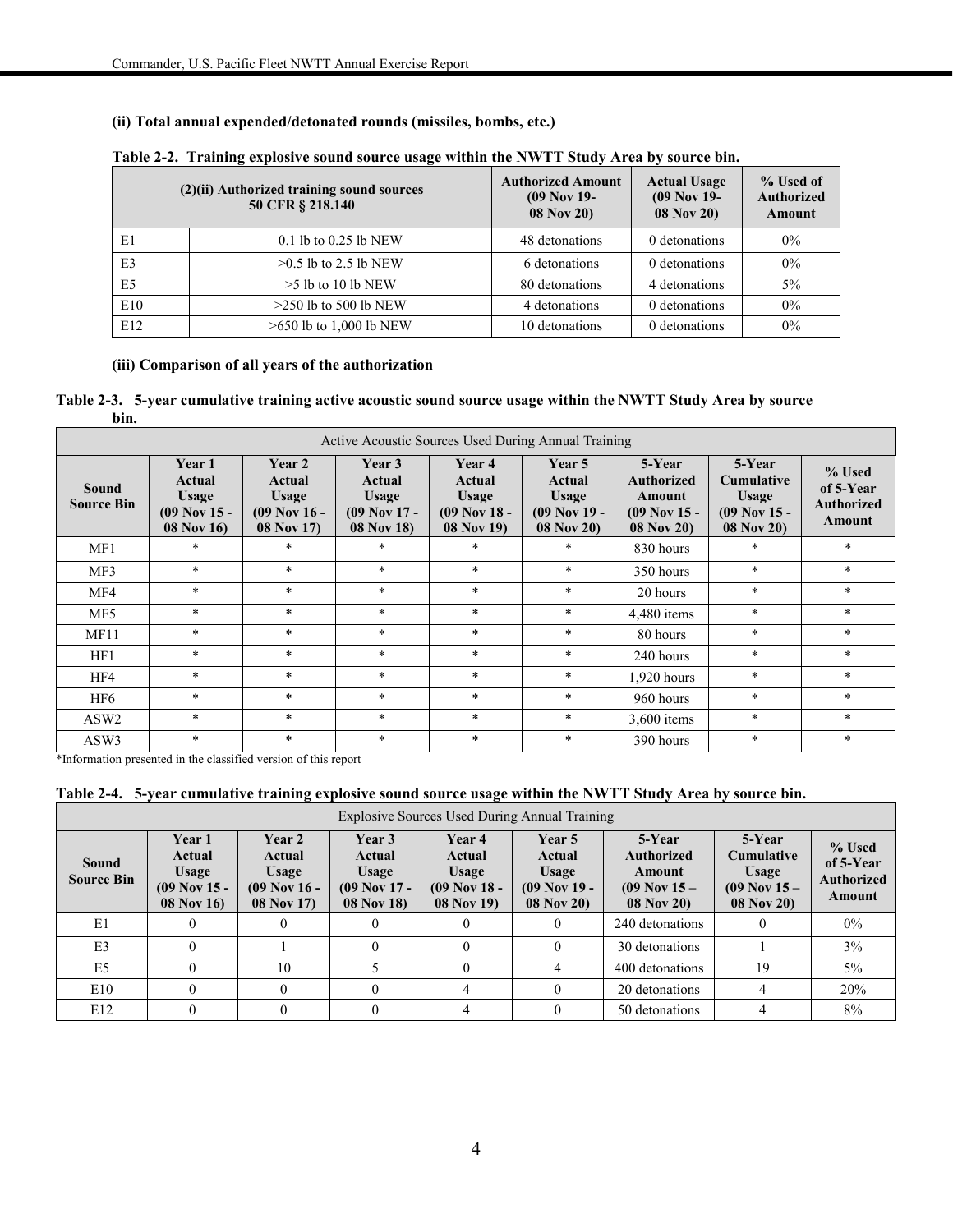### **(3) NWTT – Annual Number of Explosive Exercises**

| Table of the Explosive training exercises within the <b>TWWTTT</b> budget area. |                            |  |  |  |  |
|---------------------------------------------------------------------------------|----------------------------|--|--|--|--|
| <b>Type of Explosive Exercise</b>                                               | <b>Number of Exercises</b> |  |  |  |  |
| <b>EOD UNDETS</b>                                                               |                            |  |  |  |  |
| HE Bombing Exercises                                                            |                            |  |  |  |  |
| HE Missile Exercises                                                            |                            |  |  |  |  |
| HE Gunnery Exercises                                                            |                            |  |  |  |  |

**Table 3-1. Explosive training exercises within the NWTT Study Area.**

### **(4) NWTT – Special Reporting Areas for Hull-mounted Mid-Frequency and High-Frequency Active Sonar Use**

The use of Mid-Frequency and High-Frequency sonar within the boundaries of the Olympic Coast National Marine Sanctuary, the Humpback Whale Northern Washington Feeding Area, the Stonewall and Heceta Bank Feeding Area, and the Gray Whale Northern Puget Sound Feeding Area did not exceed annual authorized levels. Actual amounts of sonar use in these areas were provided to the National Marine Fisheries Service in the classified version of this report.

## **(5) NWTT – 5-Year Close-out Report**

In accordance with section 7.(f) of the Letter of Authorization, this report serves as the 5-Year Close-out Exercise Report. The annual and 5-year totals of each sound source bin with a comparison to the annual and 5-year allowances are presented in section 2 and in the classified version of this report.